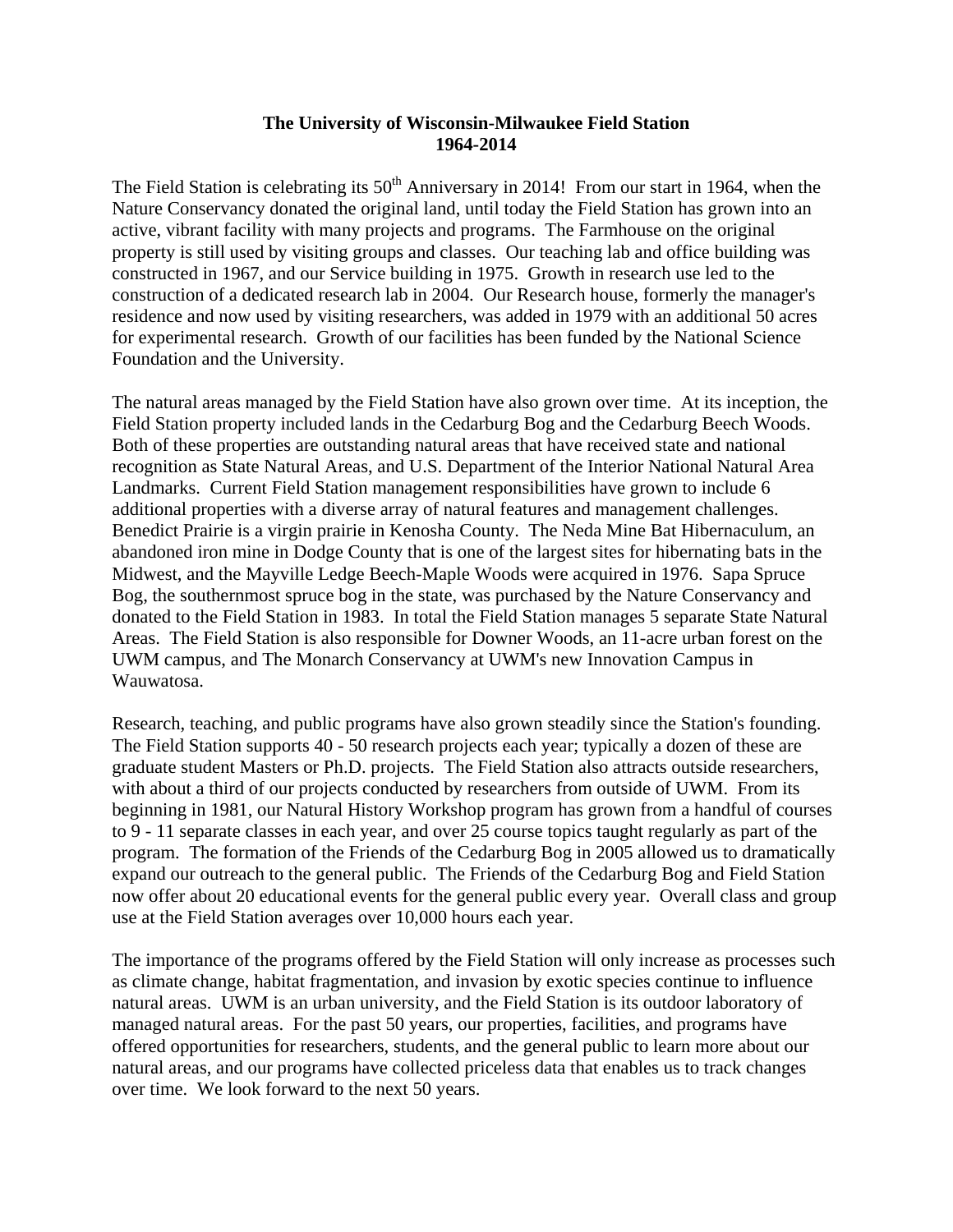## **Timeline**

### **Land acquisition and construction.**

- **1963 –** Benedict Prairie purchased by the Nature Conservancy, donated to UWM for management.
- **1964 –** Original Field Station lands in Saukville donated by the Nature Conservancy following the first major public fund drive by the Wisconsin Chapter.
- **1967 –** The first lab and office building was constructed with funds from the National Science Foundation and the university.
- **1975 –** Maintenance building constructed.
- **1976 –** Neda Mine and the Mayville Ledge Beech-Maple Woods donated by US Steel.
- **1979 –** Additional 50 acres of contiguous land and farm buildings acquired at the main Field Station in Saukville.
- **1983 –** The Sapa Spruce Bog purchased by the Nature Conservancy.
- **1998 –** The Field Station began managing the Downer Woods Natural Area on the UWM campus.
- **2004 –** Construction of a Research Lab, with funds from the National Science Foundation and the university.
- **2005 –** Remodeling of original lab/office building.
- **2010 –** Field Station began management of the Habitat Protection Area at UWM's new Innovation Campus in Wauwatosa.

### **Research and Teaching Facilities.**

- **1970 –** Bog Boardwalk: original construction (completely reconstructed 1999 to 2008).
- **1981** Greenhouse constructed.
- **1989 –** Research garden facility constructed, and Weather station upgraded to digital datalogger, with funds from the National Science Foundation and UWM.

### **Recognition.**

- *State Natural Areas managed by the Field Station:*  Cedarburg Bog, Cedarburg Beech Woods, Sapa Spruce Bog, Mayville Ledge Beech-Maple Woods, and Neda Mine Bat Hibernaculum.
- **1975 –** The Cedarburg Bog and the Cedarburg Beech Woods were designated as National Natural Area Landmarks by the U.S. Department of the Interior.